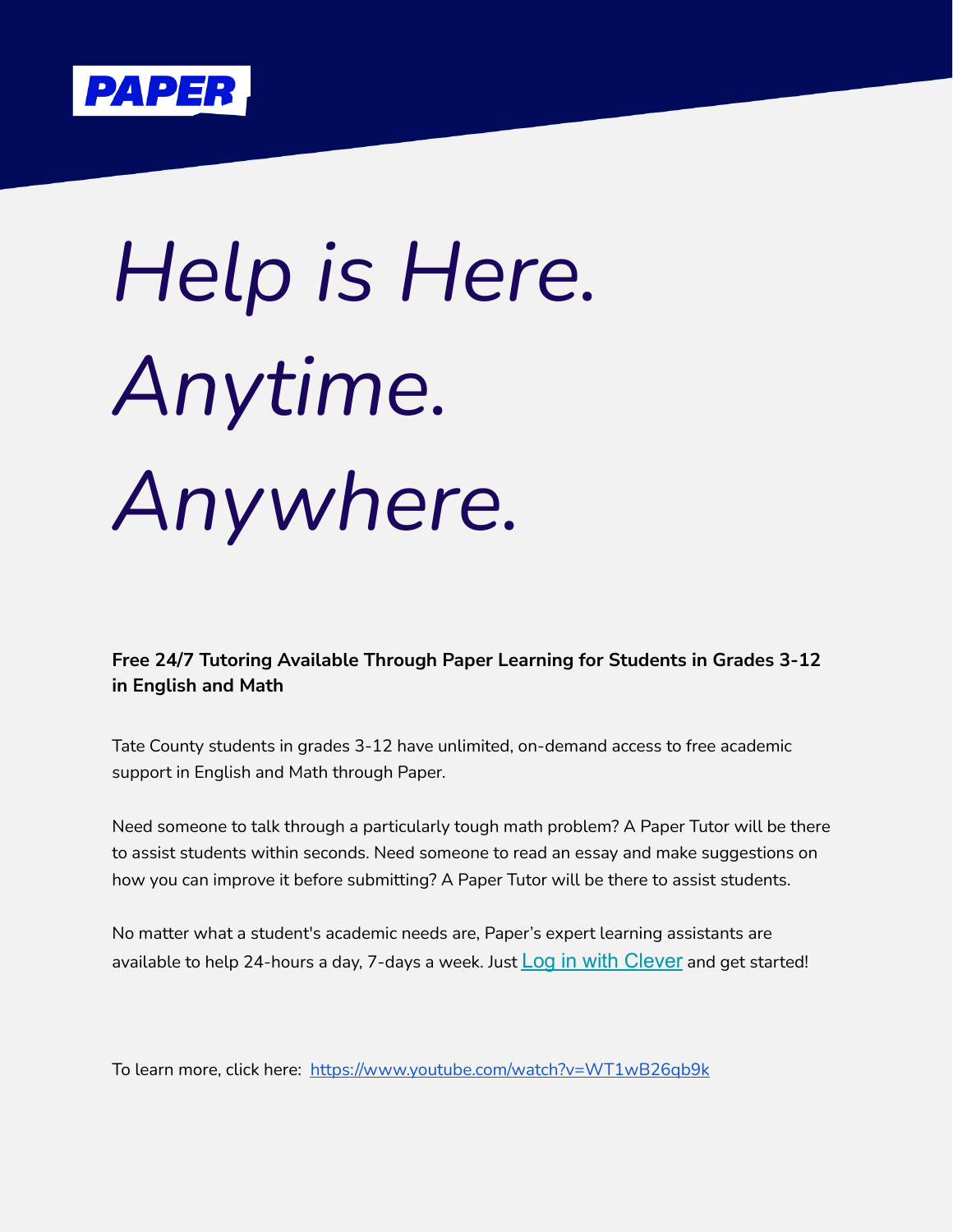

## **Unlimited, Expert Support for Students, No Costs for Families.**

Paper is a secure, online tutoring service that provides students with unlimited, 24/7 academic support. Whether they're stuck on homework, studying for a test, or need someone to read and make suggestions to their essays, there will always be experts available online to assist students in English and Math in over 4 languages.

Paper tutors have been specially trained to conduct expert, academic support in a secure, chat-based platform. With a commitment to helping students learn, they'll never give students answers, but rather interact with them in an encouraging tone to lead them forward.

Tate County Schools has partnered with Paper to provide this service at no cost to students and families, so students are encouraged to use it as much as they need, whenever they need. Our teachers also have accounts and will be able to review all student activity to see what they're working on and provide more targeted instruction as needed.

## **Learn More About Paper with these Informational Videos & Resources!**

**Students** 

- **●** Student Code of Conduct in English- <https://youtu.be/e9QezeNHDJg>
- Student Code of Conduct in Spanish- <https://youtu.be/I4oe3sEzT7I>
- **●** Student Webinar- Getting started on Paper Student Webinar<https://youtu.be/SbWmoFBU3uY>
- Student Dashboard Walkthrough-[https://youtu.be/\\_acEeCs0-tU](https://youtu.be/_acEeCs0-tU)
- Getting Started with Live Help- <https://youtu.be/PzHl-httQKk>
- Preparing for a Live Help Session in English-https://youtu.be/6PPlfE3pi9I
- Preparing for a Live Help Session in Spanish-<https://youtu.be/IDXroow2RdY>
- Downloading Reviewed Work from Essay Review- <https://youtu.be/CN2VL4PyGQ8>
- Using the Help Button in English- <https://youtu.be/HObQmVB5xwM>
- Using the Help Button in Spanish- <https://youtu.be/olOwvKBUhtM>

Parents

- Parent Webinar: What is Paper- <https://youtu.be/ghmToltvFaQ>
- Sign up for a free Parent Paper Info Session in [english](https://pages.paper.co/webinars-for-parents-and-guardians) or [spanish](https://pages.paper.co/es/presentaciones-para-padres-o-representantes)